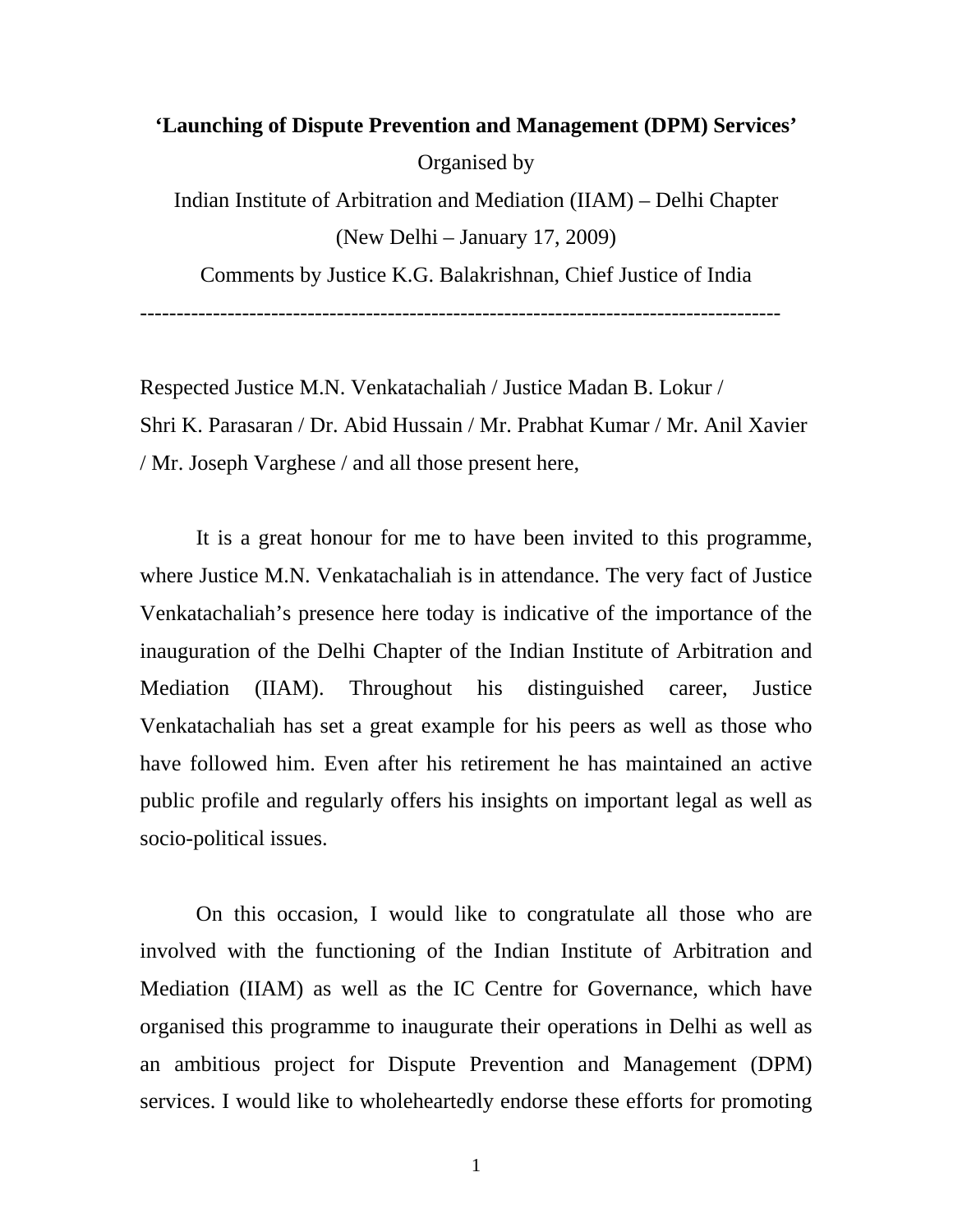Alternative Dispute Resolution (ADR) methods. I have been made to understand that this body has been approved by the International Mediation Institute, based in The Hague – to conduct specialised training and grant certificates for qualified mediators. The credentials of this institution are further bolstered by the presence of eminent jurists, experts and academics on its' advisory board as well as by tie-ups with academic institutions and other private bodies that promote ADR techniques.

The Dispute Prevention and Management (DPM) services are intended to have two broad dimensions. The first of these services – described as 'International Certification of Legal Audit' (ICLA) is designed to meet the needs of business interests. It involves an independent appraisal and evaluation process in order to ensure that individuals, corporations, institutions and other forms of business entities adequately comply with applicable laws and regulations. Compliance with existing laws is important at various stages of business processes – for instance in the sale or purchase of goods and inputs, the terms of service for employees, arrangements for loans, raising funds through the capital markets, compliance with safety and health regulations among others. In many instances- especially with relatively smaller business that cannot afford the services of specialised commercial law firms, there is not enough awareness about applicable regulations. In such a scenario, an independent audit by a credible institution can go a long way in not only preventing litigation but also enhancing the reputation of the concerned business. The adoption of such best practices for legal compliance can also have a significant impact on the overall climate for attracting investment.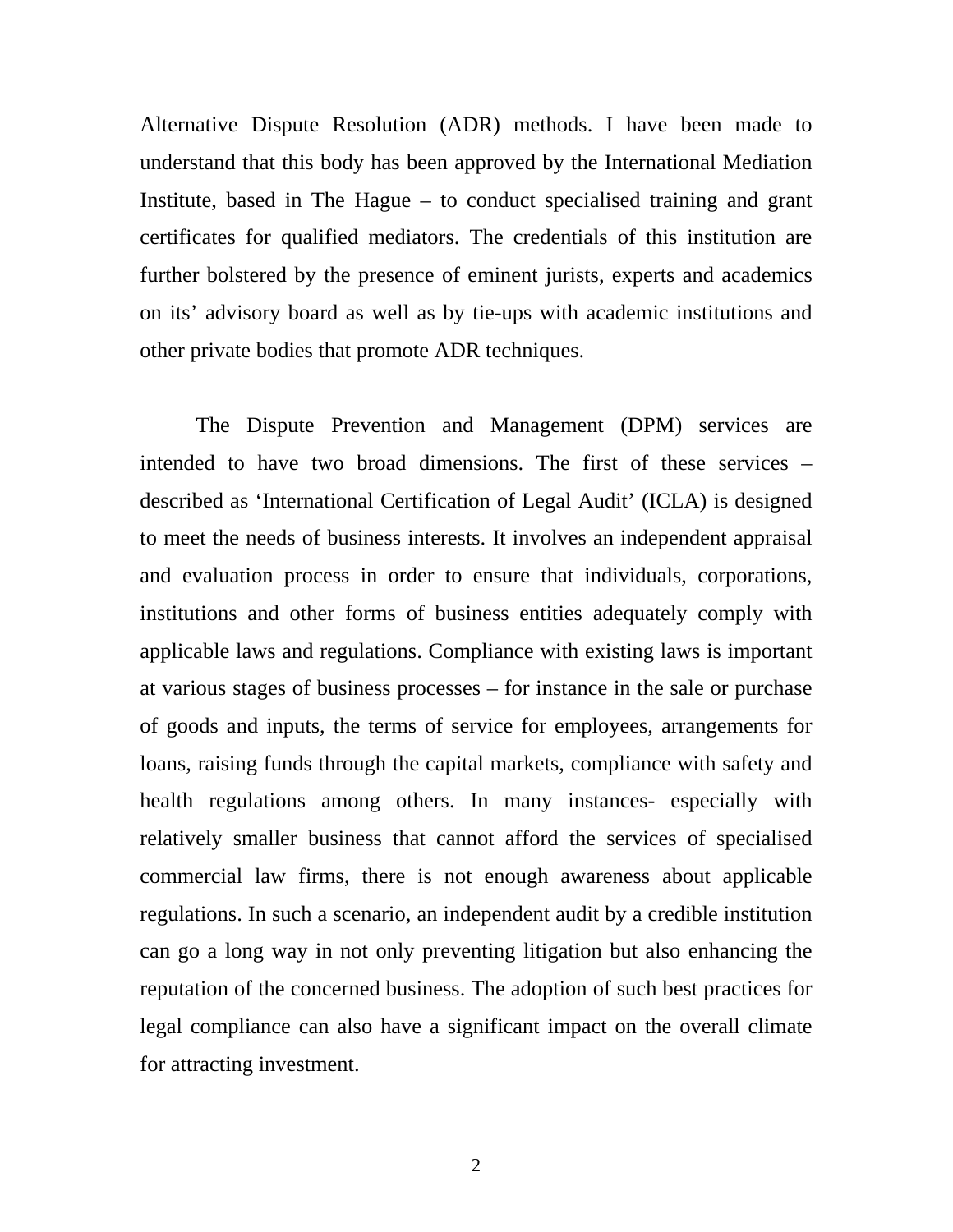However, the more ambitious aspect of the project being launched today is that of providing 'Community Mediation Services'. The thrust of this initiative is to promote reliance on mediation at the grassroots level, by way of local capacity-building. This will entail the establishment of mediation clinics in numerous locations with the ultimate objective of establishing such clinics in every district in India. This project is especially laudable since it seeks to not only provide mediation services but also to train individuals from the concerned local communities as skilled mediators. The larger intent of course is to promote access to cheap and reliable methods of dispute-resolution, which can help in reducing the caseload before the formal courts.

This focus on 'local capacity-building' holds a potential lesson for the various Legal Services Authorities that have been functioning at the National, State and District Levels. Most of the 'Legal Aid' services and 'Lok Adalats' being organised so far have predominantly relied on personnel from a formal legal background such as practicing advocates as well as sitting and retired judges. While social workers have routinely assisted in the provision of legal services to the needy sections, personnel with a legal background have continued to play a central role. Empirical studies indicate that this happens because in most ordinary disputes - the parties are more likely to defer to the decision of a person perceived to have legal expertise, as opposed to interventions by individuals without legal training.<sup>[1](#page-2-0)</sup> This rationale of privileging formal legal expertise is apparent even in the

 $\overline{a}$ 

<span id="page-2-0"></span><sup>&</sup>lt;sup>1</sup> See Marc Galanter & Jayanth K. Krishnan, 'Bread for the poor: Access to justice and the rights of the needy in India', 55 *Hastings Law Journal* 789-833 (March 2004)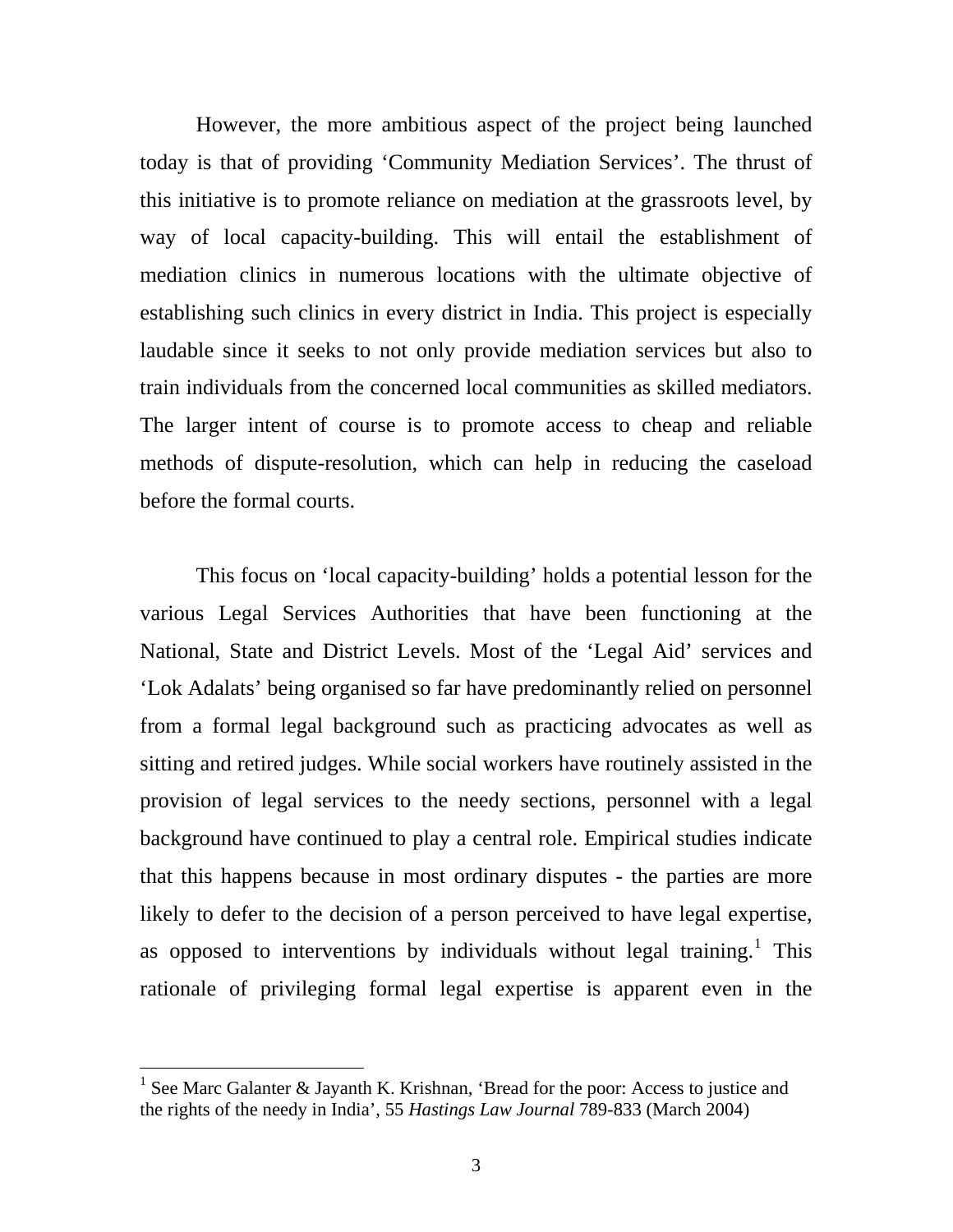proposed Grama Nyayalayas  $Bill^2$  $Bill^2$  which aims to improve access to justice through the decentralisation of the judiciary. The scheme envisaged in this Bill is centered around the role of *'Nyaya Adhikaris'* – who will be selected from among law graduates and appointed at the village-level. Their work will be supplemented by individuals from non-law backgrounds who will be involved as 'conciliators'.[3](#page-3-1)

This aspect deserves thorough reflection since the aggregate number of individuals who take up legal practice and subsequently volunteer for legal aid services in our country is quite inadequate for a systemic improvement in 'access to justice'. While the training of more lawyers is a long-term solution, we must also encourage relatively short-term and immediate solutions such as imparting training in mediation and conciliation for individuals who have not received formal legal training. In this respect, the proposed 'Community Mediation Services' hold a lot of promise, wherein the central role of judicial officers could be meaningfully supplemented by skilled mediators and conciliators who are drawn from the same locality as the parties. Such an initiative by a credible private institution such as the Indian Institute of Arbitration and Mediation (IIAM)

 $\overline{a}$ 

<span id="page-3-0"></span> $2^2$  A policy-brief on the proposed Gram Nyayalayas Bill is available through the website of the *Parliamentary Research Service (PRS)* – an independent institution functioning under the aegis of the *Centre for Policy Research (CPR)*, New Delhi. Source: <www.prsindia.org>

<span id="page-3-1"></span><sup>&</sup>lt;sup>3</sup> The *IC Centre for Governance* has also published a memorandum on the Gram Nyayalayas Bill in 2007. The main concern raised is that there is an inadequate number of quality law graduates in our country to take up the large number of proposed *'Nyaya Adkikari'* positions under the proposed legislative scheme. It is feared that such positions will be occupied by those who have struggled in the other branches of the legal profession and will hence be more likely to be inefficient or corrupt. Hence, it is suggested that better service conditions and opportunities for career-advancement should be given to those who join the proposed '*Nyaya Adhikari'* positions. Source <www.iccentreforgovernance.org>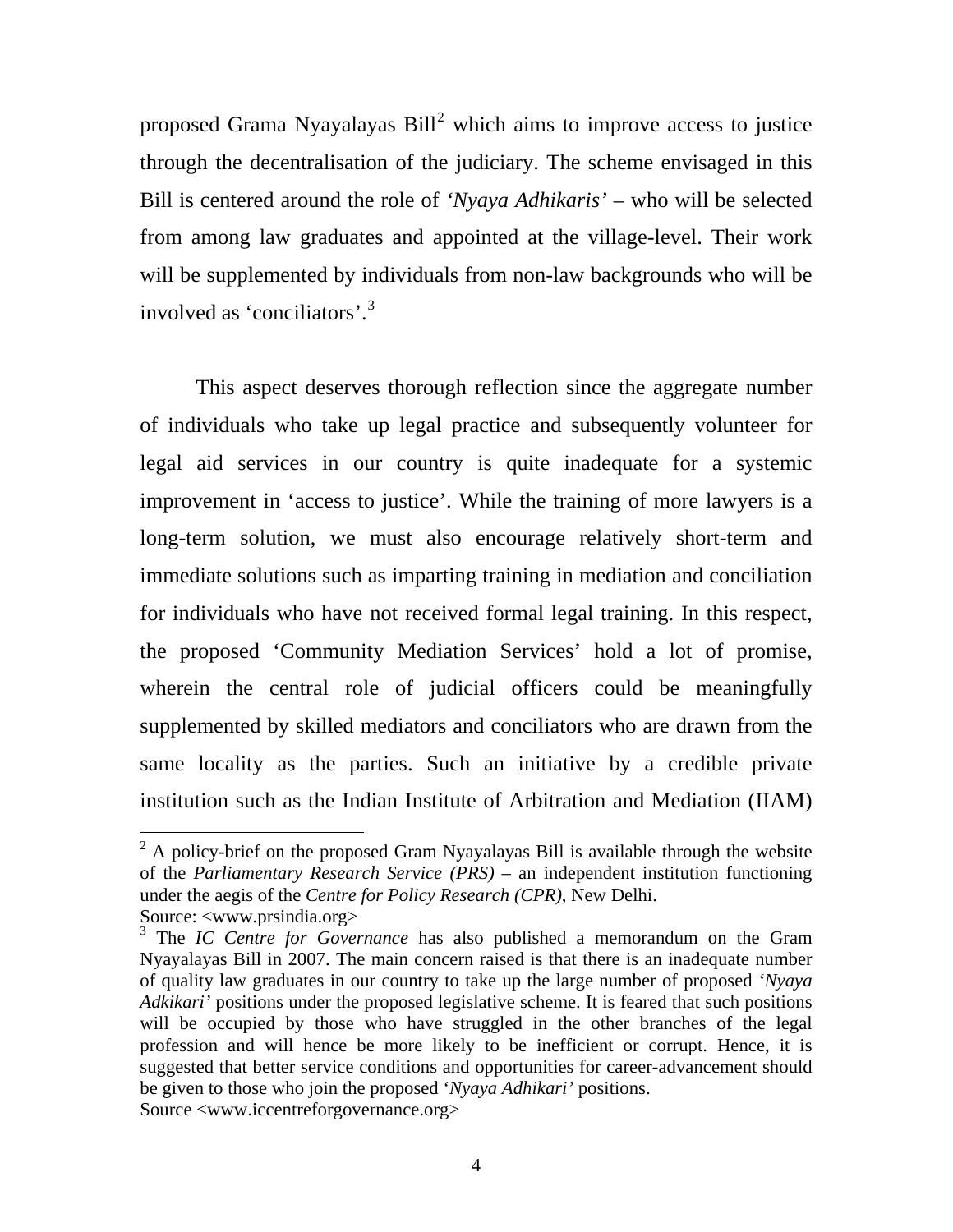can go hand-in-hand with the promotion of Court-annexed Alternative Dispute Resolution (ADR) methods contemplated under Section 89 of the Code of Civil Procedure as well as the proposed scheme for Gram Nyayalayas.

Under Section 89 of the Code of Civil Procedure (which was inserted in 2002) judges can direct the parties in civil proceedings to resort to methods such as arbitration, conciliation, mediation and settlement through 'Lok Adalats' - when it is perceived that the dispute can be resolved in a cooperative and non-adversarial manner. This provision is important since a significant portion of pending litigation at the trial level such as rent disputes, property disputes and those pertaining to family matters are best resolved through these methods. Especially in instances where parties are otherwise well-known to each other, their involvement in lengthy and acrimonious civil suits can do irreparable damage to their mutual relationships. The Supreme Court has also endorsed the use of Courtannexed ADR methods in the judgment given in *Salem Advocates Bar Association*, *Tamil Nadu* v. *Union of India.[4](#page-4-0)* If this approach is internalised in our system, it can greatly reduce the case-load before the courts. If the 'Community Mediation Services' being launched today prove to be successful, then they could provide a ready pool of mediators which could also assist civil courts in the future.

However, we must keep in mind that there are wider obstacles in the promotion of Alternative Dispute Resolution (ADR) methods in our society. One practical problem is that in many instances the parties in a dispute

<span id="page-4-0"></span> $4(2005)$  6 SCC 344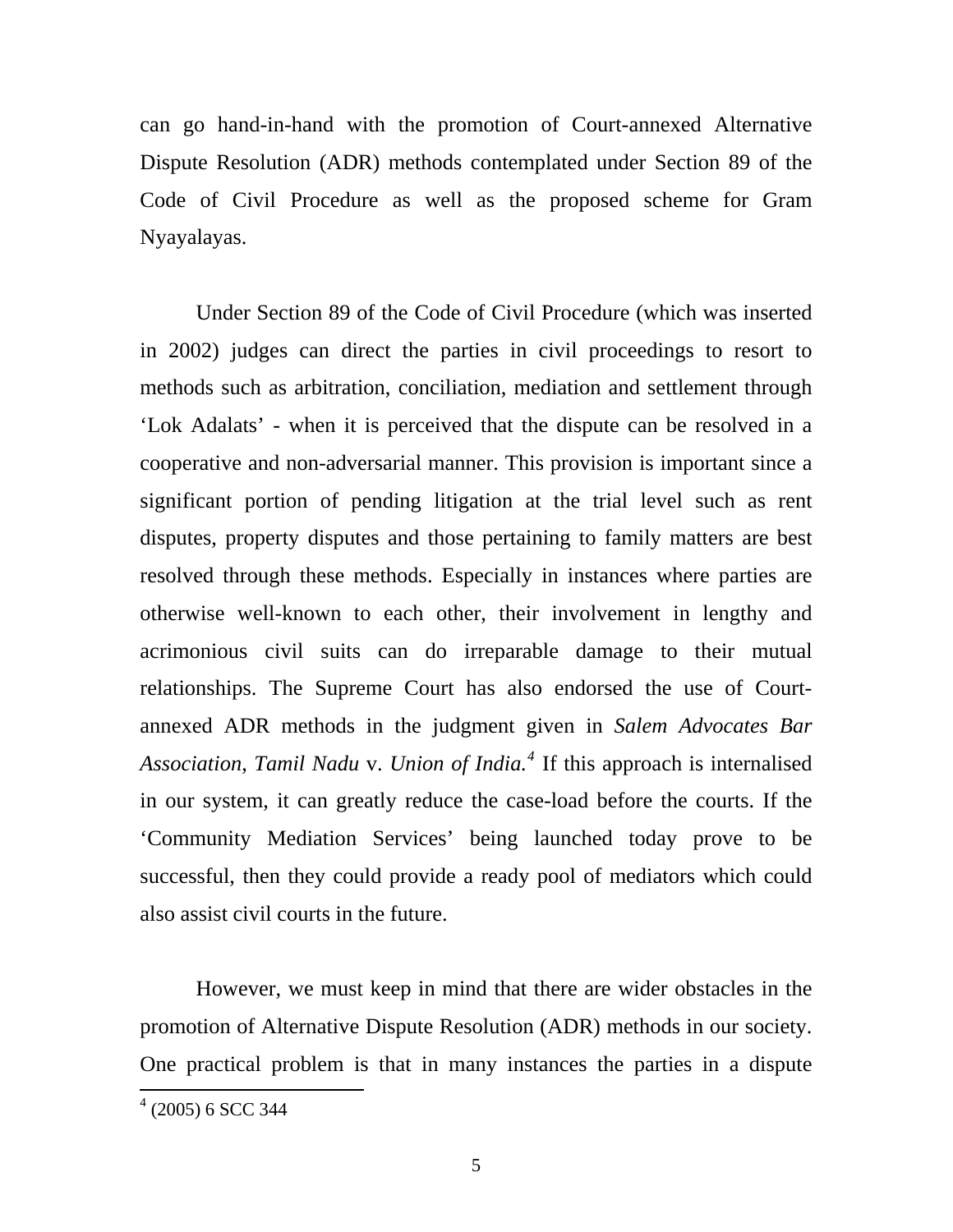themselves desire litigation at all costs – especially in social circumstances where the act of filing a civil suit is itself used as a means of confrontation and undue harassment of others. Under such circumstances, parties are less likely to resort to or even respect the solutions arrived at through ADR methods. Even in the business setting, where arbitration clauses have become quite commonplace in commercial transactions - there is a significant volume of cases pending before the courts which pertain to challenges against the decisions of arbitral tribunals. This tendency of not respecting the decisions arrived at through 'out-of-court' methods is proving to be a serious problem for our legal system.

Another visible problem is that a significant portion of the legal community in India has still not understood the benefits of methods such as mediation, conciliation and negotiation. Even though Court-annexed ADR methods were statutorily introduced in 2002, this provision is being given 'lip-service' in most of the lower courts. In some circles it has also been opined that practicing lawyers are resisting ADR methods since the same can encroach on their means of livelihood. If such an attitude exists, it can only be counter-productive and harmful for the legal system as a whole. As responsible legal practitioners and judges, we must do our best to promote the philosophy of compromise which is at the core of ADR methods.

I would like to conclude by referring to a quote that I have cited on several previous occasions as well. Mahatma Gandhi, in his autobiography, *"The Story of My Experiments With Truth",* while writing about his experiences in South Africa, said: